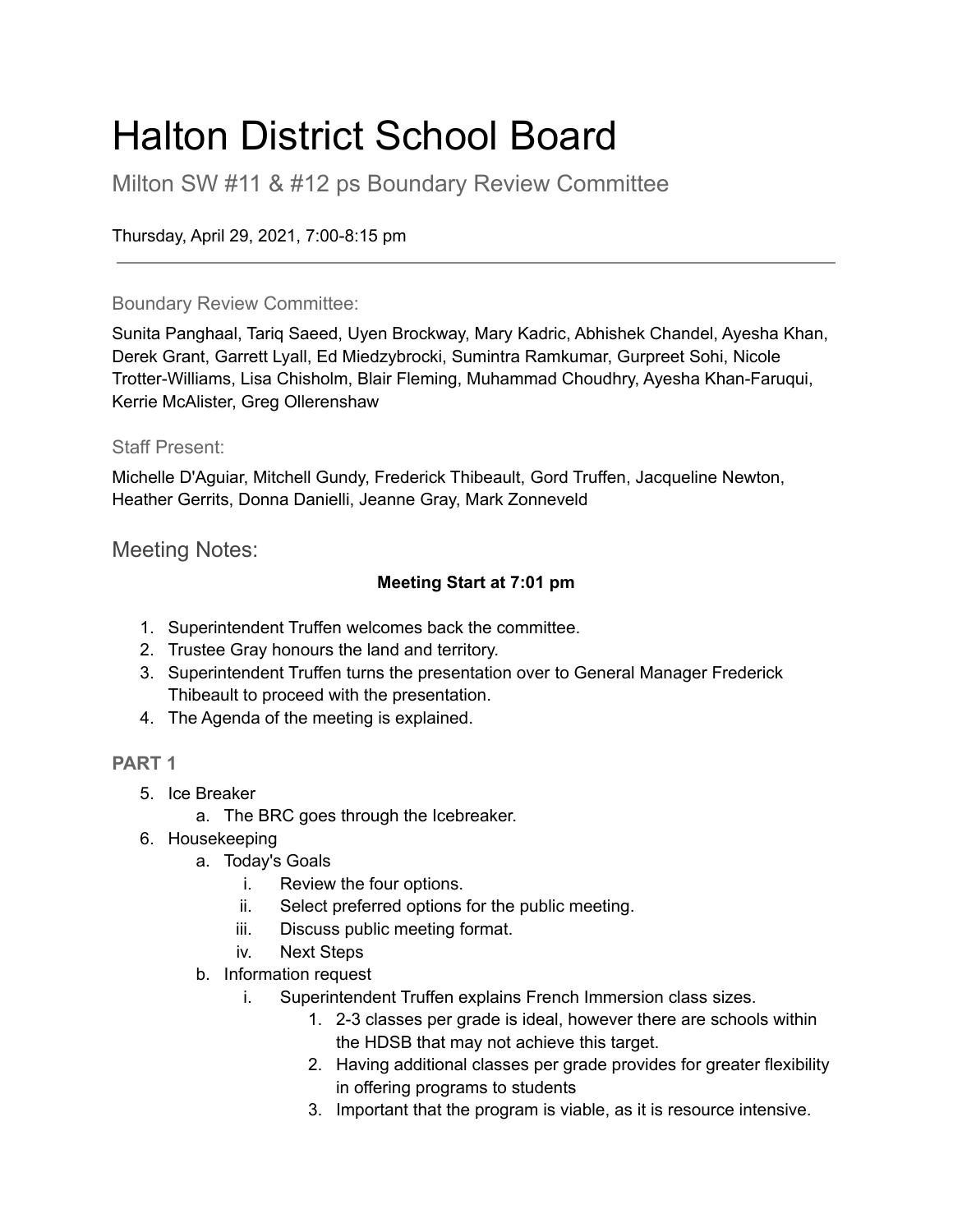- ii. Transportation needs.
	- 1. Zone F All of the Northern boundary is walkable to Milton 12.
	- 2. Zone F The southern area requires transportation.

### **PART 2**

- 7. Preferred Options
	- a. The results from the Mentimeter survey from the previous meeting are reviewed.
- 8. Options Summary
	- a. Option 4
		- i. Milton SW #11 ps Single Track
		- ii. Milton SW #12 ps Dual Track
		- iii. Split Grade 8 cohort in Zone F
		- iv. Zone F remains within Boyne Secondary Plan Area (south of Louis St. Laurent)
		- v. Viola Desmond PS hits max capacity in 2024, with one surplus classroom, can be addressed with classroom organizations.
	- b. Option 7c
		- i. Milton SW#11 ps Single Track
		- ii. Milton SW #12 ps Dual Track
		- iii. Split Grade 8 cohort in Zone F
		- iv. Zone F South redirected outside of Boyne Secondary Plan Area (north of Louis St. Laurent to Anne J. MaCarthur)
		- v. Viola Desmond PS hits max capacity in 2024, with one surplus classroom, can be addressed with classroom organizations.
	- c. Option 2
		- i. Milton SW#11 ps & Milton SW #12 ps Dual Track schools
		- ii. Split Grade 8 cohort in Zone F
		- iii. Milton SW #11 ps: FI starts in Grade 2 with phase in (Small cohort).
	- d. Option 7
		- i. Milton SW#11 ps Single Track
		- ii. Milton SW #12 ps Dual Track
		- iii. Unified Grade 8 cohort in Zone F, with students transported outside of immediate community
		- iv. Viola Desmond PS hits max capacity in 2024, with one surplus classroom, can be addressed with classroom organizations.
		- v. Zone F attends 3 different schools.
- 9. Option Review
- 10. Option 2
	- a. Two FI schools Milton 11 and 12.
	- b. English
		- i. Milton SW #11ps dual track (English/FI)
		- ii. Milton SW #12ps dual track (English/FI)
		- iii. Milton SW#12ps will have a split grade English 8 cohort
		- iv. Rural area attends Viola Desmond PS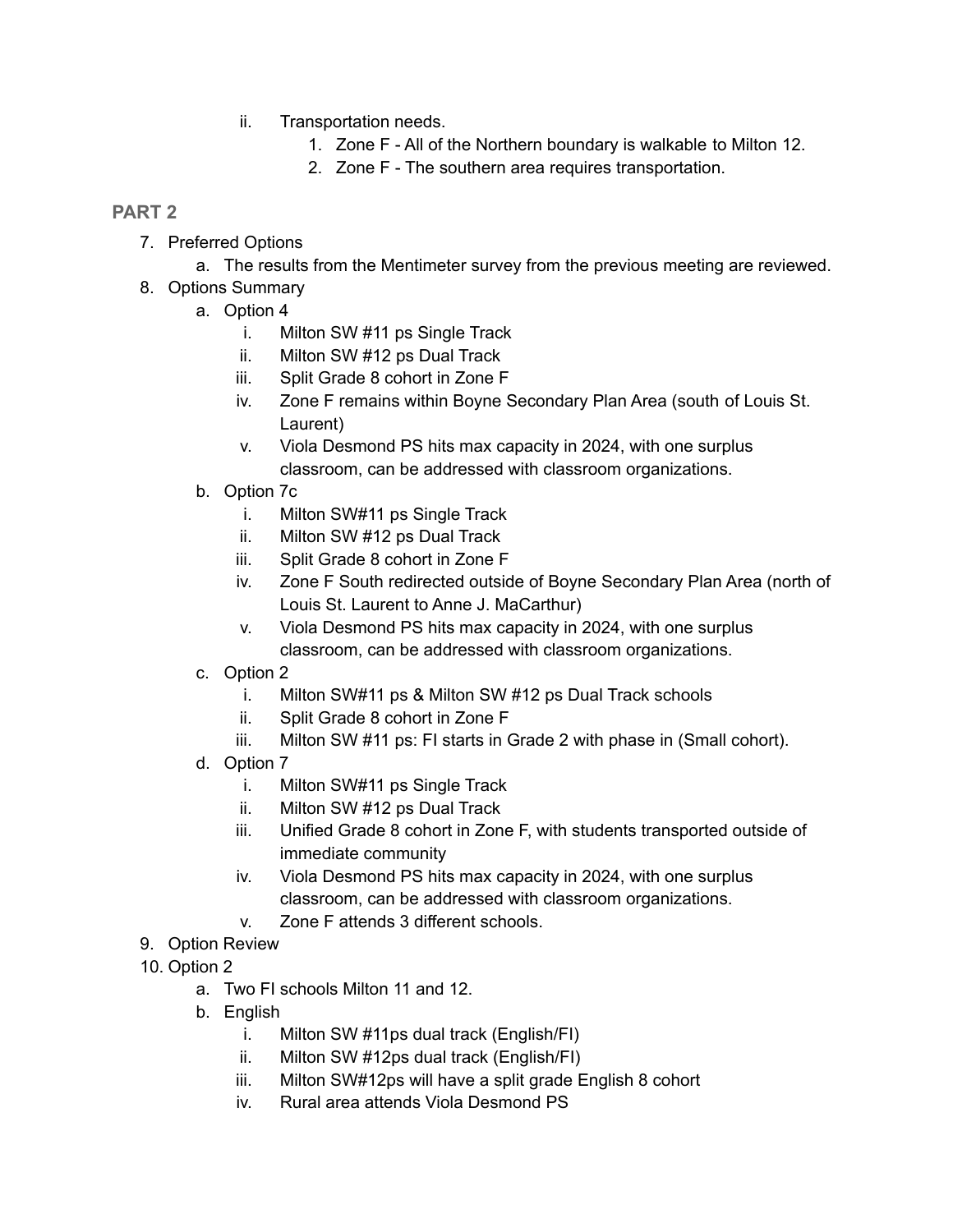- v. Hawthorne Village PS is a holding school for Milton SE #13ps
- vi. Zone A phased into PL Robertson PS Starting with JK-2
- c. French Immersion
	- i. Milton SW #11ps dual track (English/FI)
	- ii. Milton SW #12ps dual track (English/FI)
	- iii. Irma Coulson PS is a holding school for Milton SE #13ps
	- iv. Rural area attends Viola Desmond PS
	- v. Zone A is phased into P.L. Robertson PS Starting with JK-2
- 11. Option 4
	- a. English
		- i. Milton SW #11ps single track English
		- ii. Rural area attends Milton SW #11ps
		- iii. Milton SW #12ps dual track (English/FI)
		- iv. Milton SW #12ps is a holding school for Milton SE #13ps
		- v. Milton SW#12ps will have a split grade English 8 cohort
		- vi. Zone A phase to P.L. Robertson PS
	- b. French Immersion
		- i. Viola Desmond FI catchment includes Milton SW #11ps
		- ii. Rural area attends Viola Desmond PS
		- iii. Milton SW #12ps dual track (English/FI)
		- iv. Milton SW #12ps is a holding school for Milton SE #13ps
		- v. Zone A phase to P.L. Robertson PS
- 12. Option 7
	- a. English
		- i. Milton SW #11ps single track English
		- ii. Rural area attends Viola Desmond PS
		- iii. Milton SW #12ps dual track (English/FI)
		- iv. Milton SW #12ps is a holding school for Milton SE #13ps
		- v. Zone A phase to P.L. Robertson PS Starting with JK-2
		- vi. Zone F to Milton SW#11 ps and Anne J MacArthur PS
	- b. French Immersion
		- i. Viola Desmond FI catchment includes Milton SW #11ps
		- ii. Rural area attends Viola Desmond PS
		- iii. Milton SW #12ps dual track (English/FI)
		- iv. Milton SW #12ps is a holding school for Milton SE #13ps
		- v. Zone A phase to P.L. Robertson PS
		- vi. Zone F to Viola Desmond PS and Anne J. MacArthur PS
- 13. Option 7c
	- a. English
		- i. Milton SW #11ps single track English
		- ii. Rural area attends Viola Desmond PS
		- iii. Milton SW #12ps dual track (English/FI)
		- iv. Milton SW #12ps is a holding school for Milton SE #13ps
		- v. Zone A phase to P.L. Robertson PS Starting with JK-2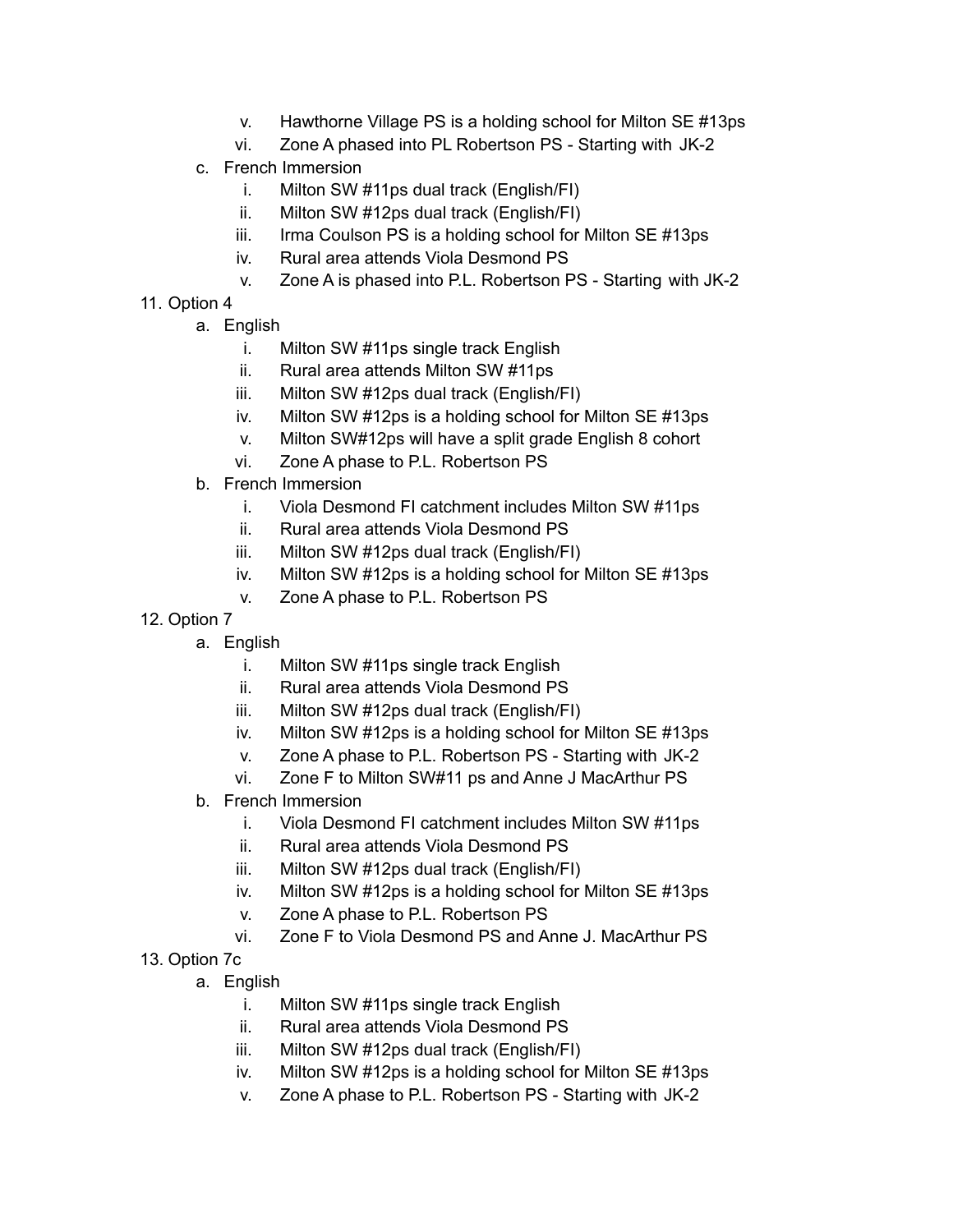- vi. Zone F to Milton SW#12 ps and Anne J MacArthur PS
- b. French Immersion
	- i. Viola Desmond FI catchment includes Milton SW #11ps
	- ii. Rural area attends Viola Desmond PS
	- iii. Milton SW #12ps dual track (English/FI)
	- iv. Milton SW #12ps is a holding school for Milton SE #13ps
	- v. Zone A phase to P.L. Robertson PS
	- vi. Zone F to Milton SW#12 PS and Anne J. MacArthur PS

### **PART 3**

14. Group discussion.

- a. The BRC uses a Mentimeter to get a sense of how everyone feels about the options.
- b. Bring Option 2 to the community?
	- i. Yes
- c. Bring Option 4 to the community? i. Yes
- d. Bring Option 7 to the community? i. No
- e. Bring Option 7c to the community?
	- i. Yes
- f. The BRC also uses Jamboard to put up their comments or thoughts on the 4 options. (results below)

### **PART 4**

- 15. What's next:
	- a. Public Meeting Tuesday May 11, 2021 7:00 to 8:30
		- i. Invite to be sent to community on April 30, 2021
	- b. Online Format
		- i. BRSC to provide presentation to attendees, which will include:
			- 1. Outline the process
			- 2. Introducing the Boundary Review Committee and their role
			- 3. A Parent Perspective 2-3 minutes on the process
			- 4. Presentation of the Options
			- 5. Next Steps
			- 6. Opportunity for delegating to the Board
	- c. Attendees can submit their questions in advance of the meeting, or during the meeting.
		- i. Questions will be moderated by BRSC staff, and provided to the presenters to answer attendee questions.
		- ii. Questions will be received through the Livestream Question Form before or during the meeting.
	- d. Feedback Portal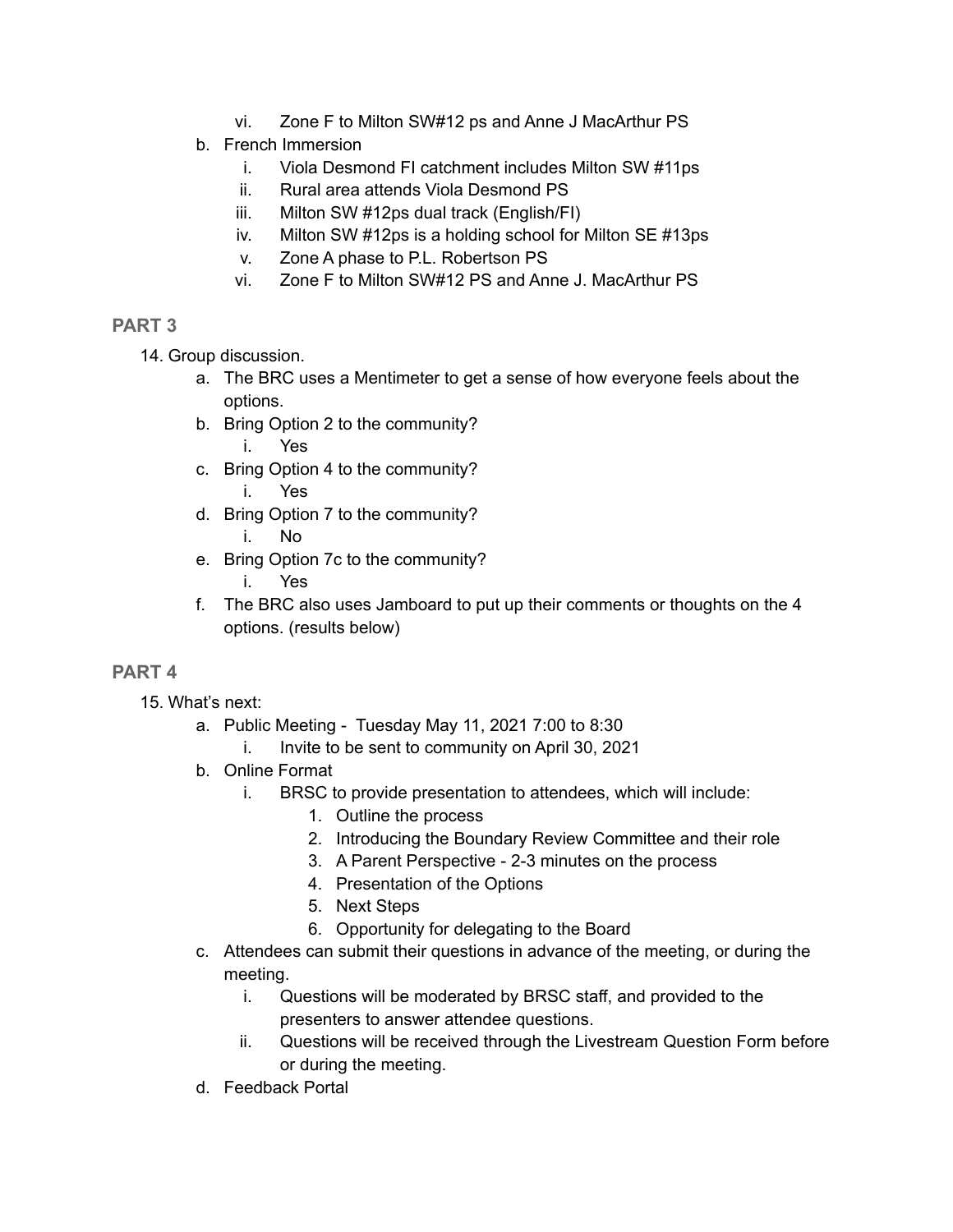- i. Attendees and members of the public will have access to an Information Feedback Form. The form will ask for the community's feedback on the options presented.
- ii. Feedback portal will close on Thursday May 13, 2021.
- iii. Feedback will be collated, and presented to the BRC at the following Meeting on May 18, 2021
- e. Questions?
	- i. If you have questions, submit to [milton11\\_12review@hdsb.ca](mailto:milton11_12review@hdsb.ca)

### 16. Next Meeting

a. Public Meeting - May 11, 2021.

### **The meeting ends at 8:08 pm**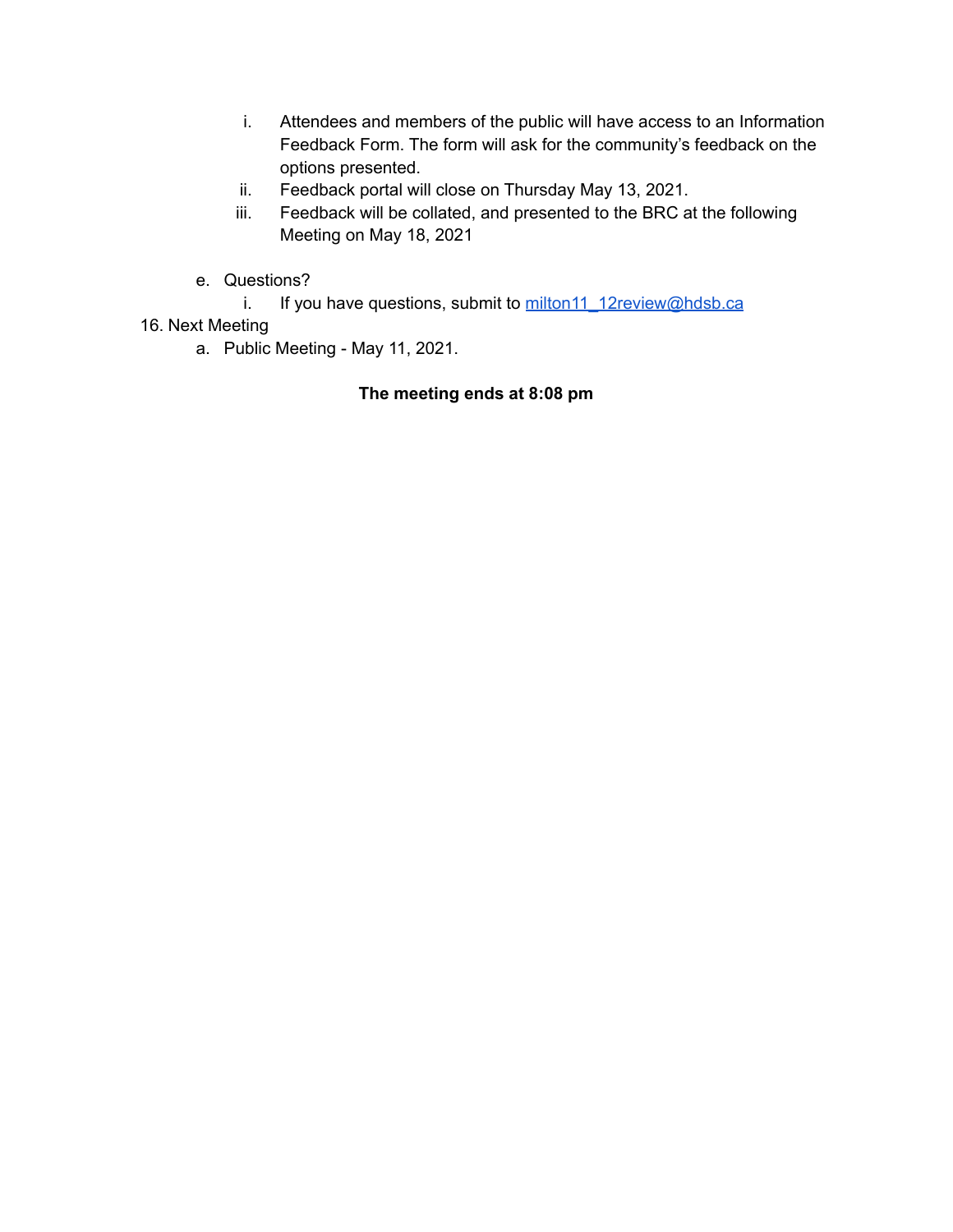# **Rainy Day Pass-times**

tea and a good book netflix no chill music cooking mountain biking binge watching tv eat nappin





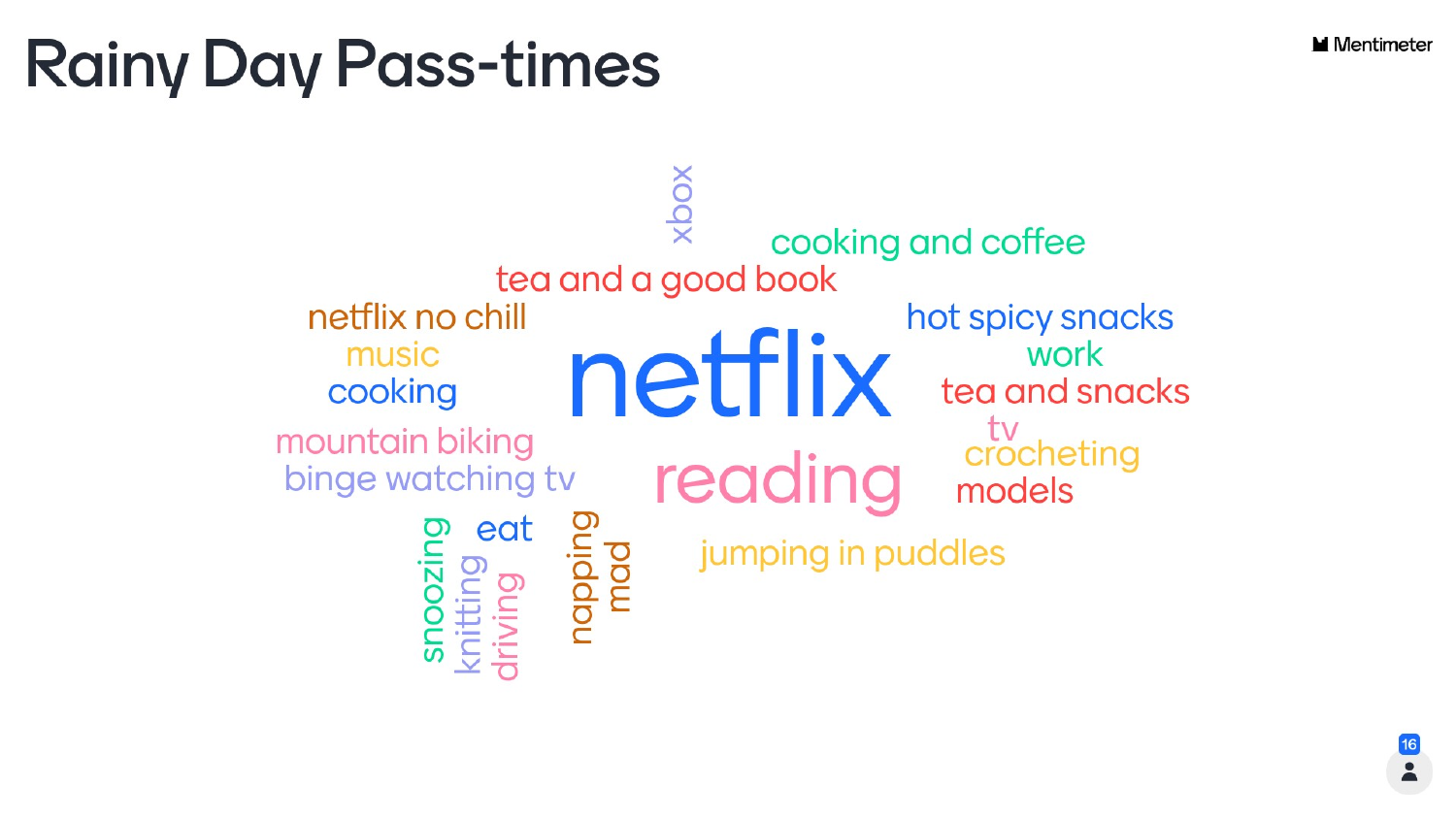## Please rate the 4 Shortlisted Options (0-5):





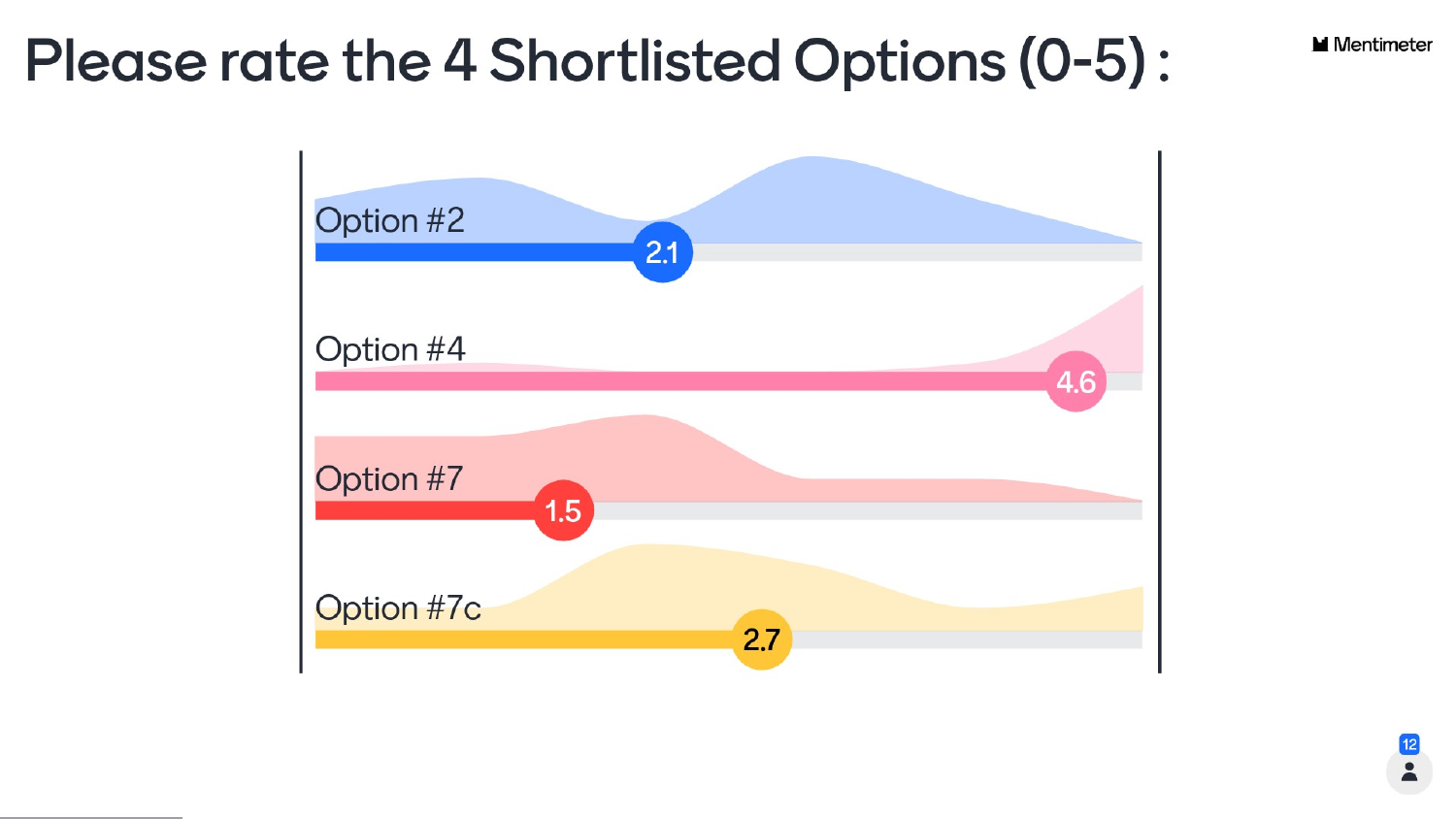### Do we present Option 2 to the community?



 $\mathsf{o}$ Uncertain





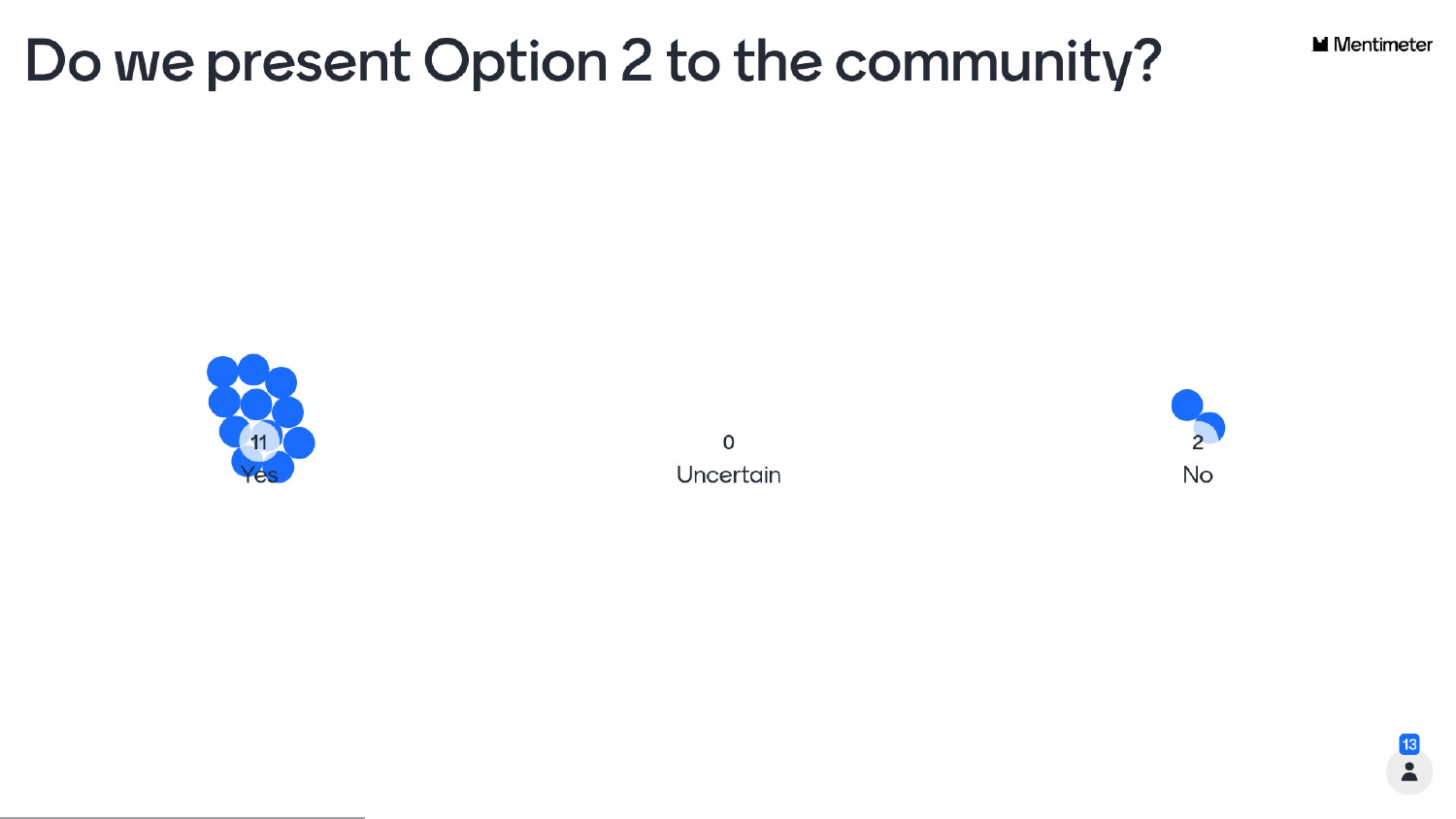### Do we present Option 4 to the community?



 $\mathsf{o}$ Uncertain





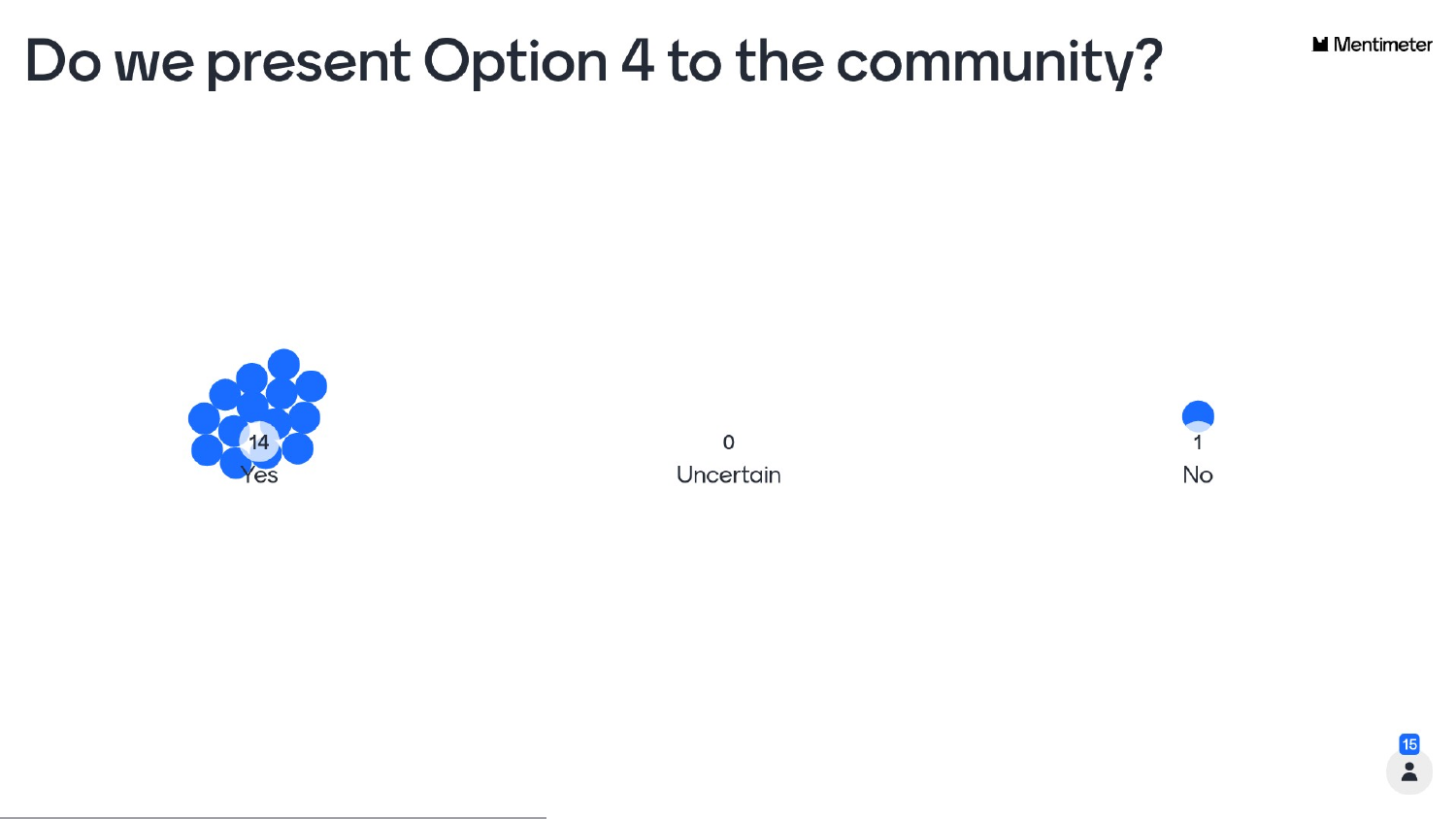### Do we present Option 7 to the community?









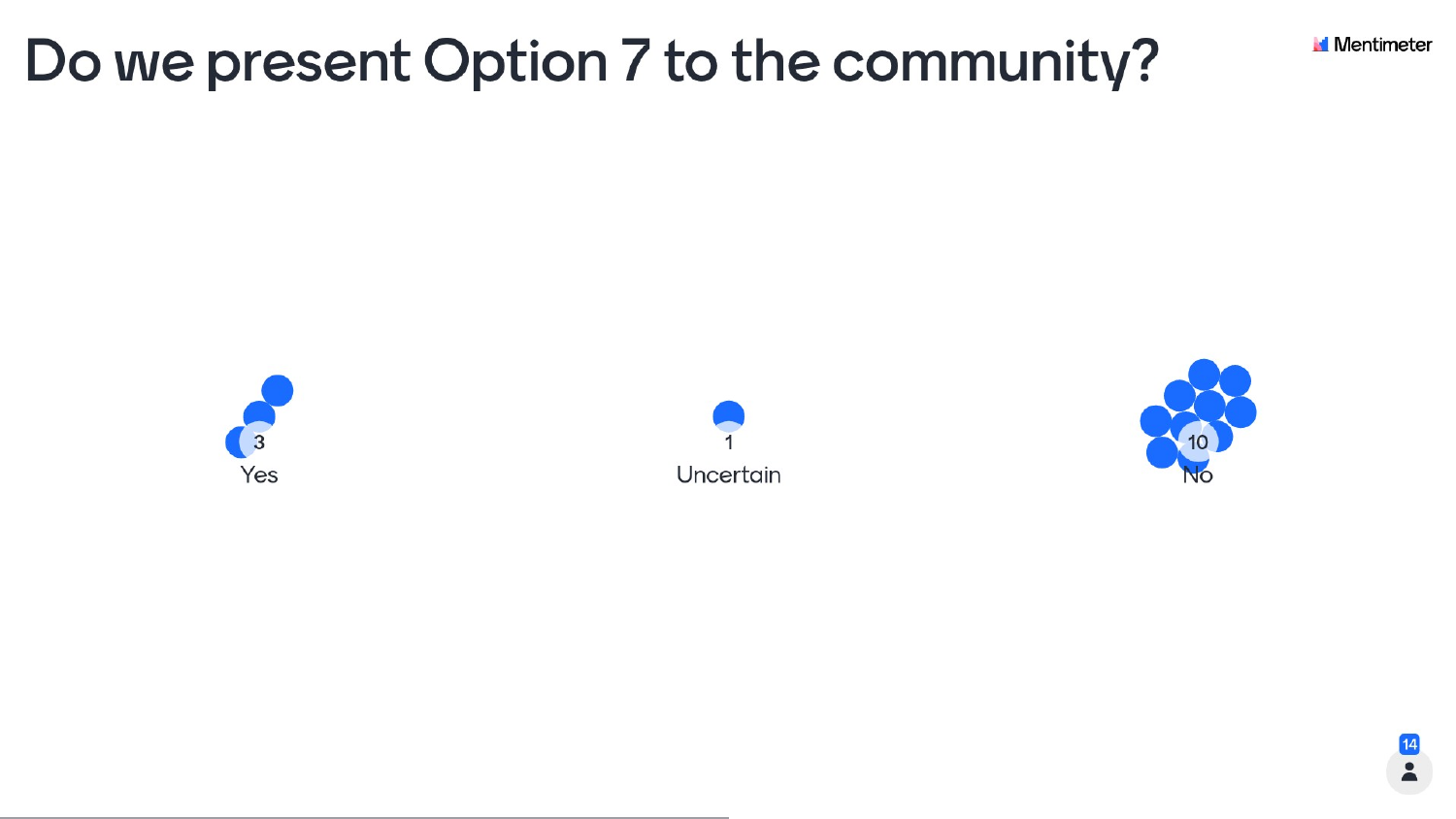### Do we present Option 7c to the community?



 $\mathsf{o}$ Uncertain

 $\mathsf{o}$ No